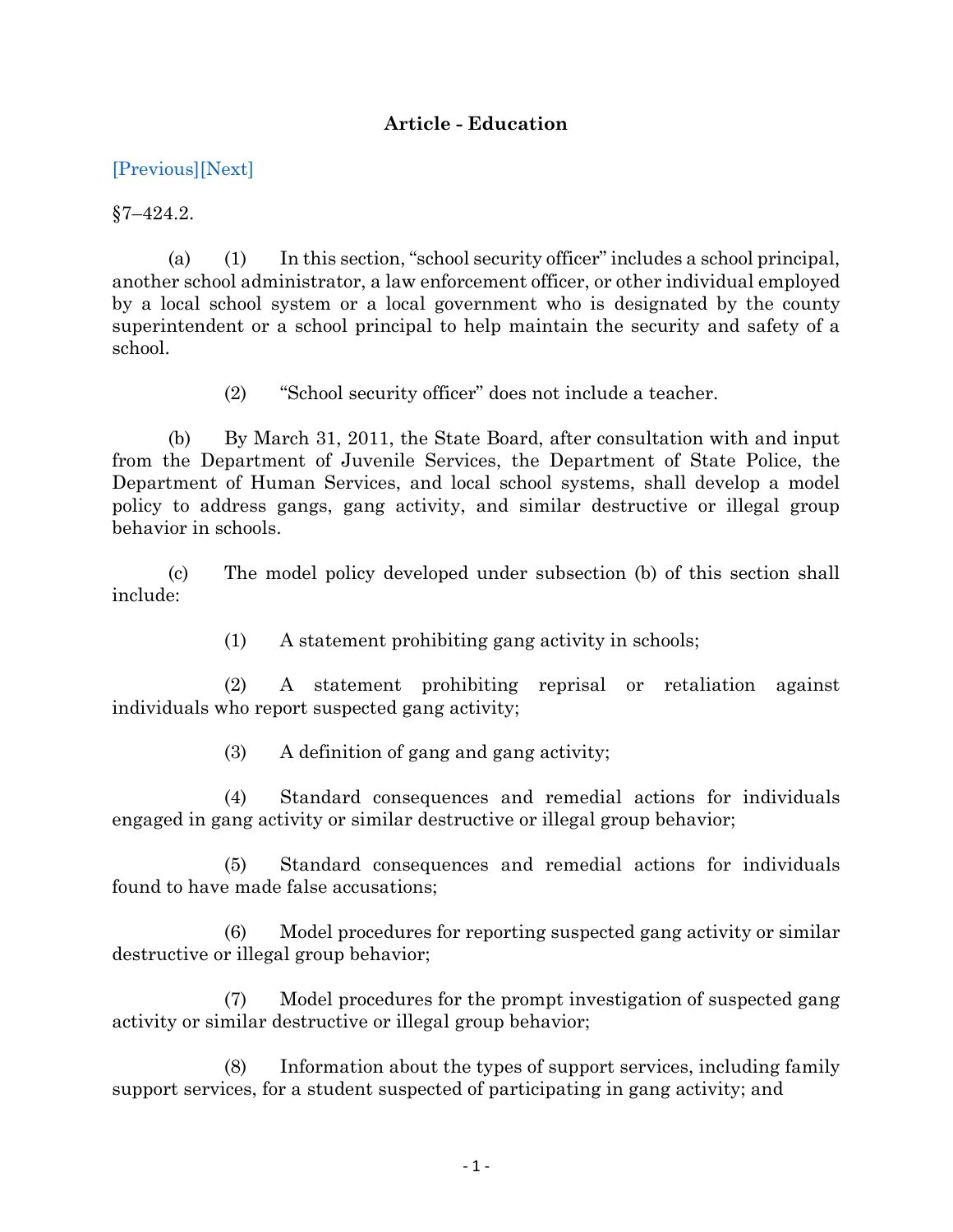(9) Recommendations concerning gang prevention and intervention services and programs for students that maximize community participation and the use of federal funding.

(d) (1) Each local school system shall establish a policy or regulations to address gangs, gang activity, and similar destructive or illegal group behavior in schools based on the model policy.

(2) The policy or regulations shall address the components of the model policy specified in subsection (c) of this section.

(3) Each local school system shall develop the policy or regulations in consultation with representatives of the following groups:

- (i) Parents or guardians of students;
- (ii) School employees and administrators;
- (iii) School volunteers;
- (iv) Students;
- (v) Local law enforcement;
- (vi) Gang prevention and intervention programs;
- (vii) The Office of the Public Defender;
- (viii) The Maryland State's Attorneys Association; and
- (ix) Members of the community.

(e) Each local school system shall submit its policy or regulations to the State Superintendent by September 1, 2011.

(f) Each local school system shall publicize its policy or regulations in student handbooks, on school system websites, and at any other location or venue the local school system determines is necessary or appropriate.

(g) Each local school system shall develop the following educational programs in its efforts to address gangs, gang activity, and similar destructive or illegal group behavior in schools: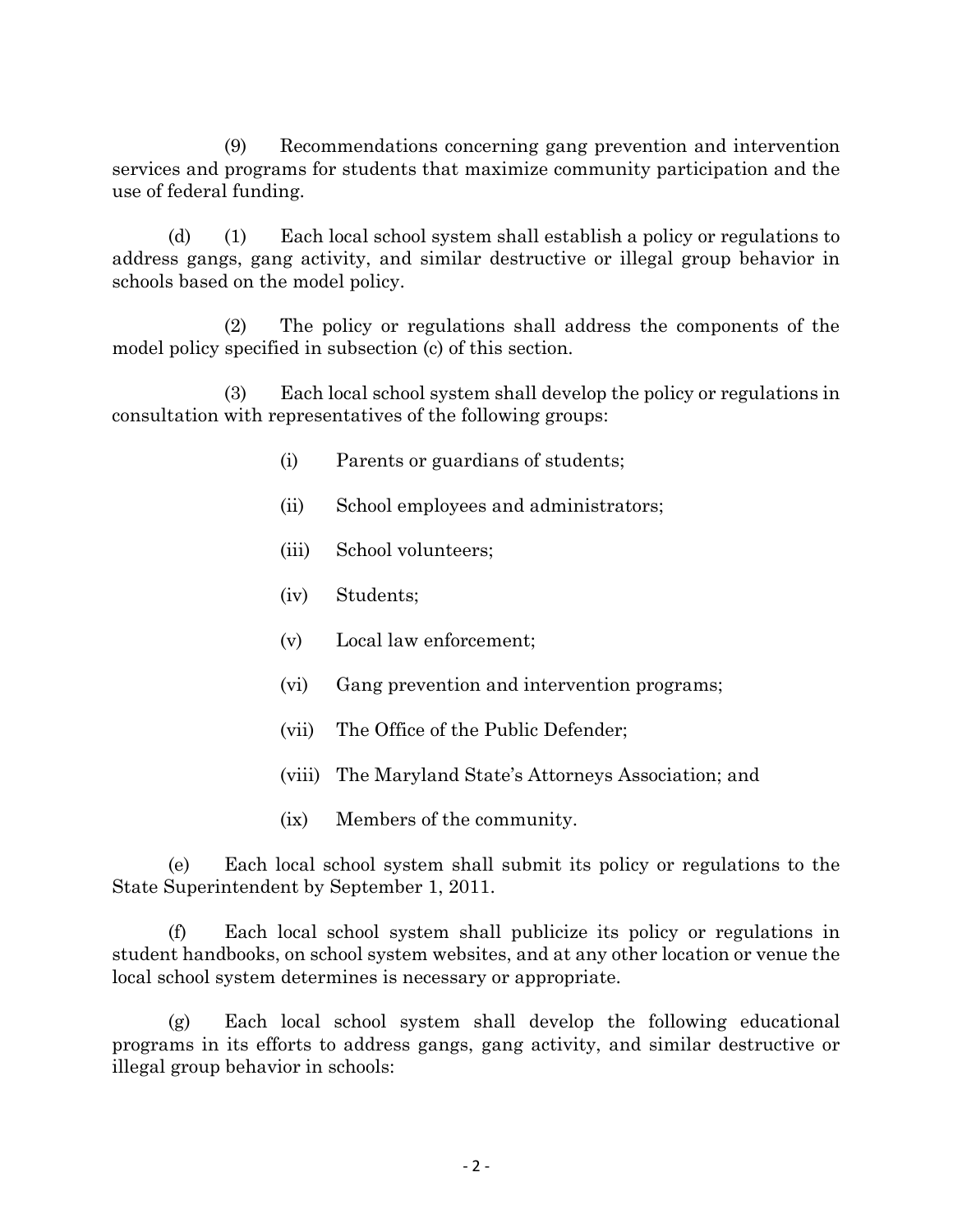(1) An educational gang awareness program for students, staff, volunteers, and parents; and

(2) A teacher and administrator development program that trains teachers and administrators to implement the policy or regulations.

(h) (1) A school employee shall report any incidence of suspected gang activity or similar destructive or illegal group behavior promptly to the principal and, for a school that has a school security officer, to the school security officer.

(2) The principal and the school security officer may take appropriate action to maintain a safe and secure school environment, including the provision of appropriate intervention services.

(i) (1) Each county superintendent shall require regular school security meetings for each middle school and high school to ensure coordination of gang prevention, intervention, and suppression efforts.

(2) The following individuals shall participate in the meetings described in paragraph (1) of this subsection:

- (i) School principals;
- (ii) School security officers;
- (iii) Guidance counselors;
- (iv) Local law enforcement officers;
- (v) Representatives from the county State's Attorney's Office;
- (vi) Representatives from the Office of the Public Defender;

(vii) Gang prevention and intervention program representatives; and

(viii) Any other individuals that the county superintendent considers appropriate.

(j) Each county superintendent shall enter into a memorandum of understanding with the county State's Attorney's Office to foster coordination of gang prevention, intervention, and suppression efforts.